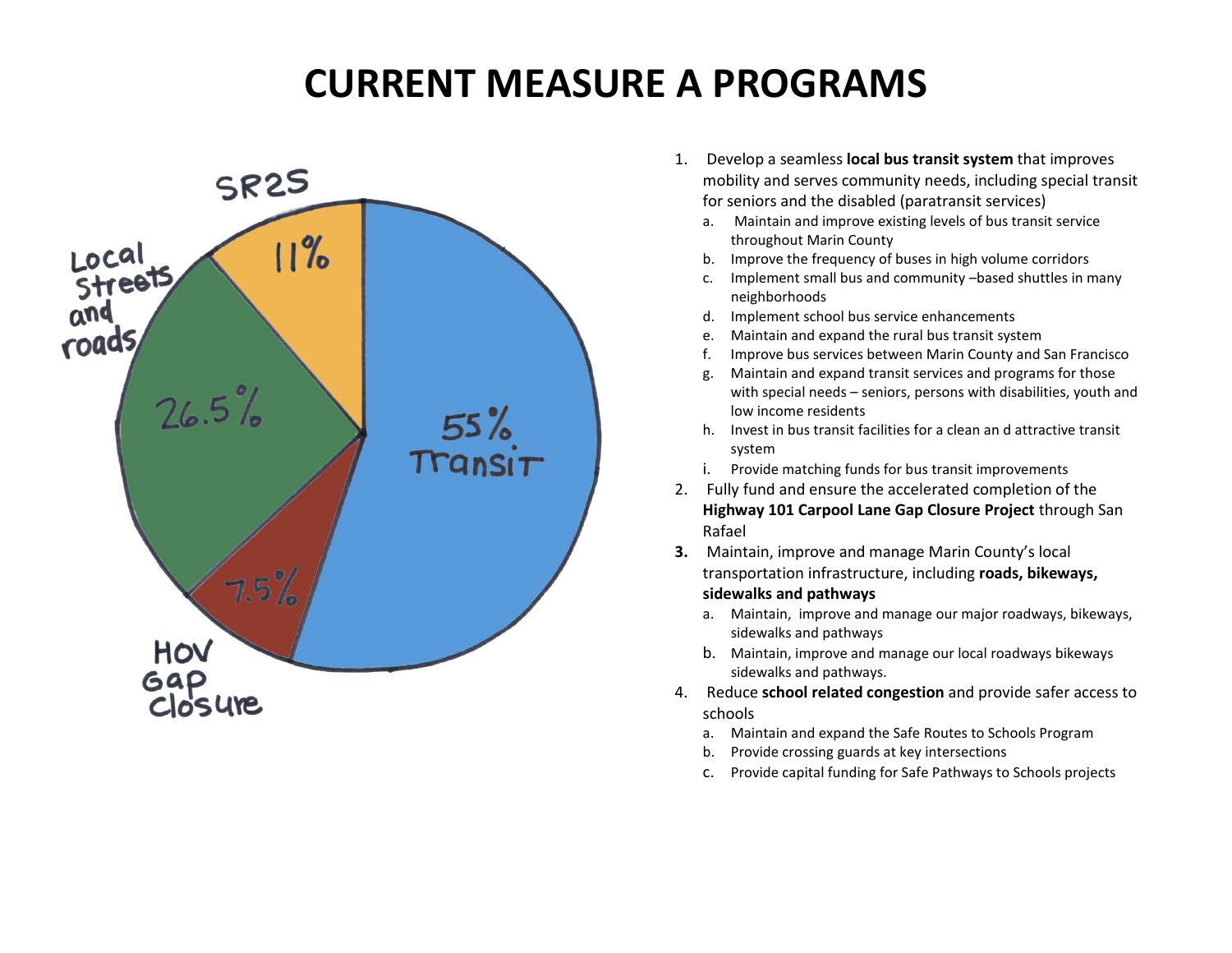## If the measure is renewed, what would you include?

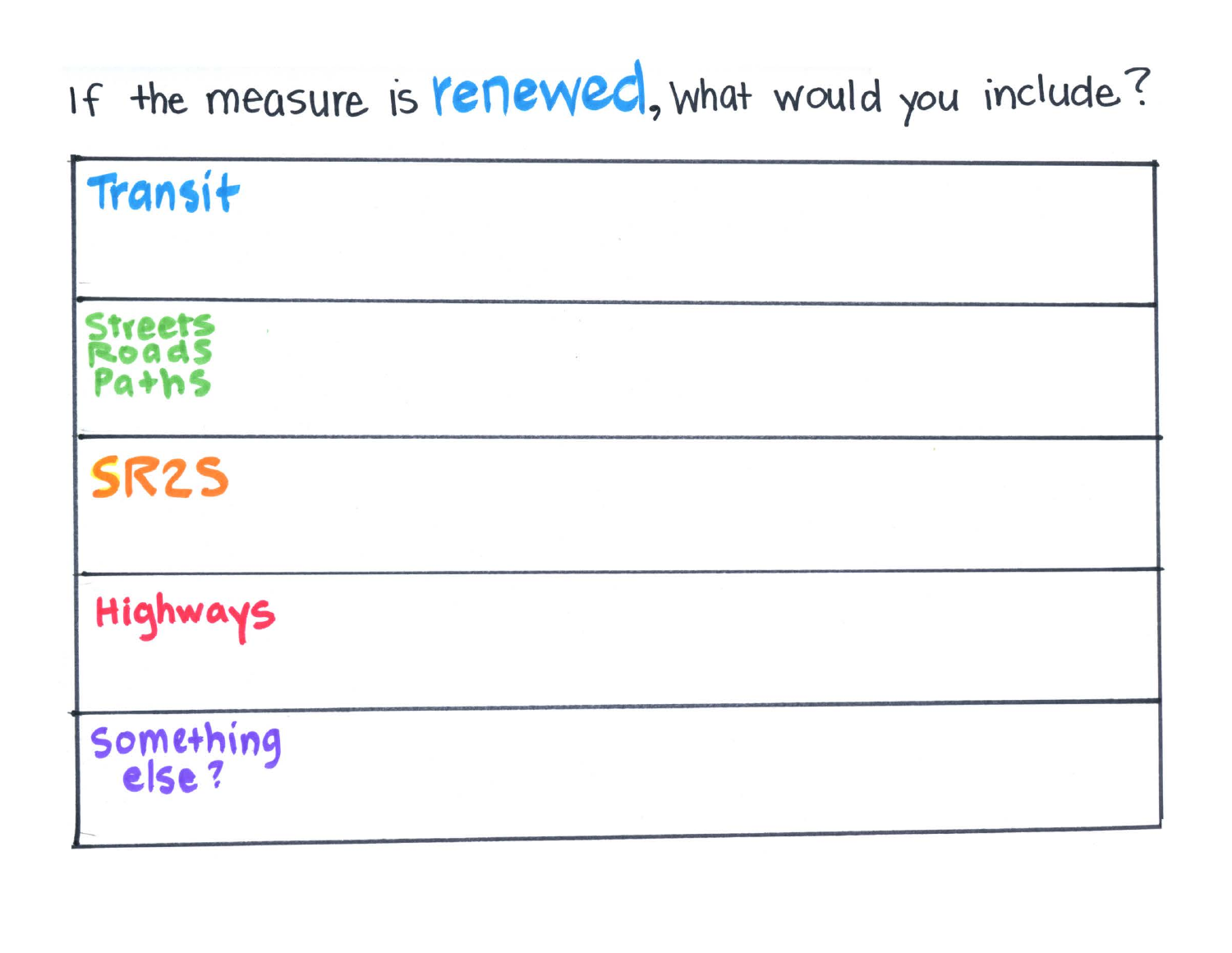## If the measure is expanded, what would you include?

| Transit                   |                |
|---------------------------|----------------|
| Streets<br>Roads<br>Paths |                |
| <b>SR2S</b>               | $\sim 10^{-1}$ |
| Highways                  |                |
| Something<br>else?        |                |